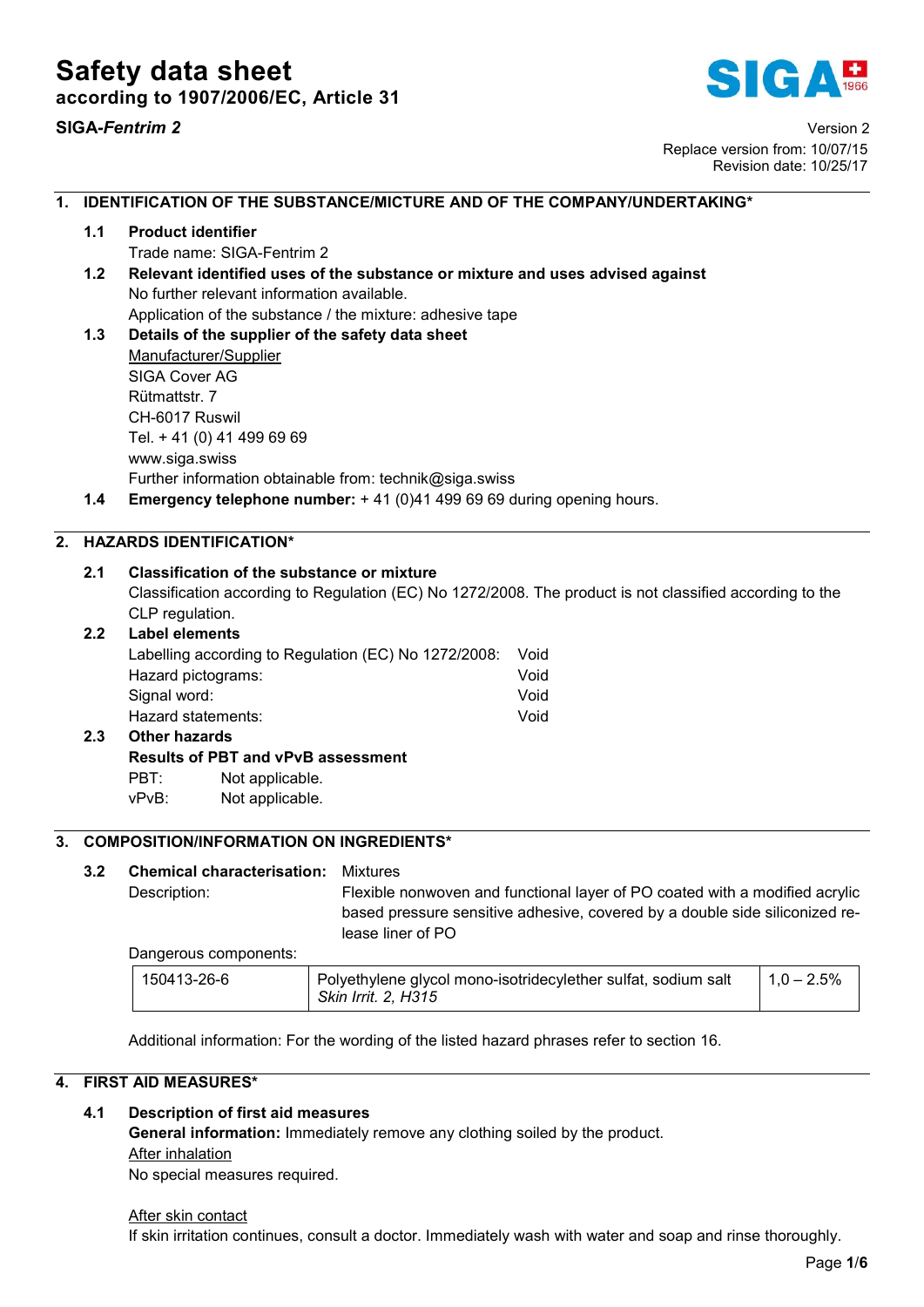# Safety data sheet according to 1907/2006/EC, Article 31



SIGA*-Fentrim 2* Version 2 Replace version from: 10/07/15 Revision date: 10/25/17

After eye contact

Rinse opened eye for several minutes under running water. If symptoms persist, consult a doctor. After swallowing

If symptoms persist consult doctor.

- 4.2 Most important symptoms and effects, both acute and delayed: No further relevant information available.
- 4.3 Indication of any immediate medical attention and special treatment needed No further relevant information available.

## 5. FIREFIGHTING MEASURES\*

- 5.1 Extinguishing media Suitable extinguishing agents Use fire extinguishing methods suitable to surrounding conditions.
- 5.2 Special hazards arising from the substance or mixture No further relevant information available.
- 5.3 Advice for firefighters Protective equipment: In case of fire, wear self-contained respiratory protective device. Additional information Dispose of fire debris and contaminated firefighting water in accordance with official regulations.

## 6. ACCIDENTAL RELEASE MEASURES\*

- 6.1 Personal precautions, protective equipment and emergency procedures Wear protective equipment. Keep unprotected persons away.
- 6.2 Environmental precautions: Do not allow product to reach sewers system or any water course.
- 6.3 Methods and material for containment and cleaning up Absorb liquid components with liquid-binding material. Send for recovery or disposal in suitable receptacles. Remove the tape. Remove adhesive with a spatula.
- 6.4 Reference to other sections See section 7 for information on safe handling. See section 8 for information on personal protection equipment. See section 13 for disposal information.

## 7. HANDLING AND STORAGE\*

## 7.1 Precautions for safe handling

Keep receptacles tightly sealed.

Information about fire- and explosion protection: No special measures required.

## 7.2 Conditions for safe storage, including any incompatibilities **Storage**

Requirements to be met by storerooms and receptacles: No special requirements. Information about storage in one common storage facility: Not required Further information about storage conditions: Store in cool, dry conditions in well-sealed receptacles. Protect from frost. Minimum storage temperature: 0°C, also for transport.

Storage class: 13 (TRGHS510) Non-flammable solids.

Page 2/6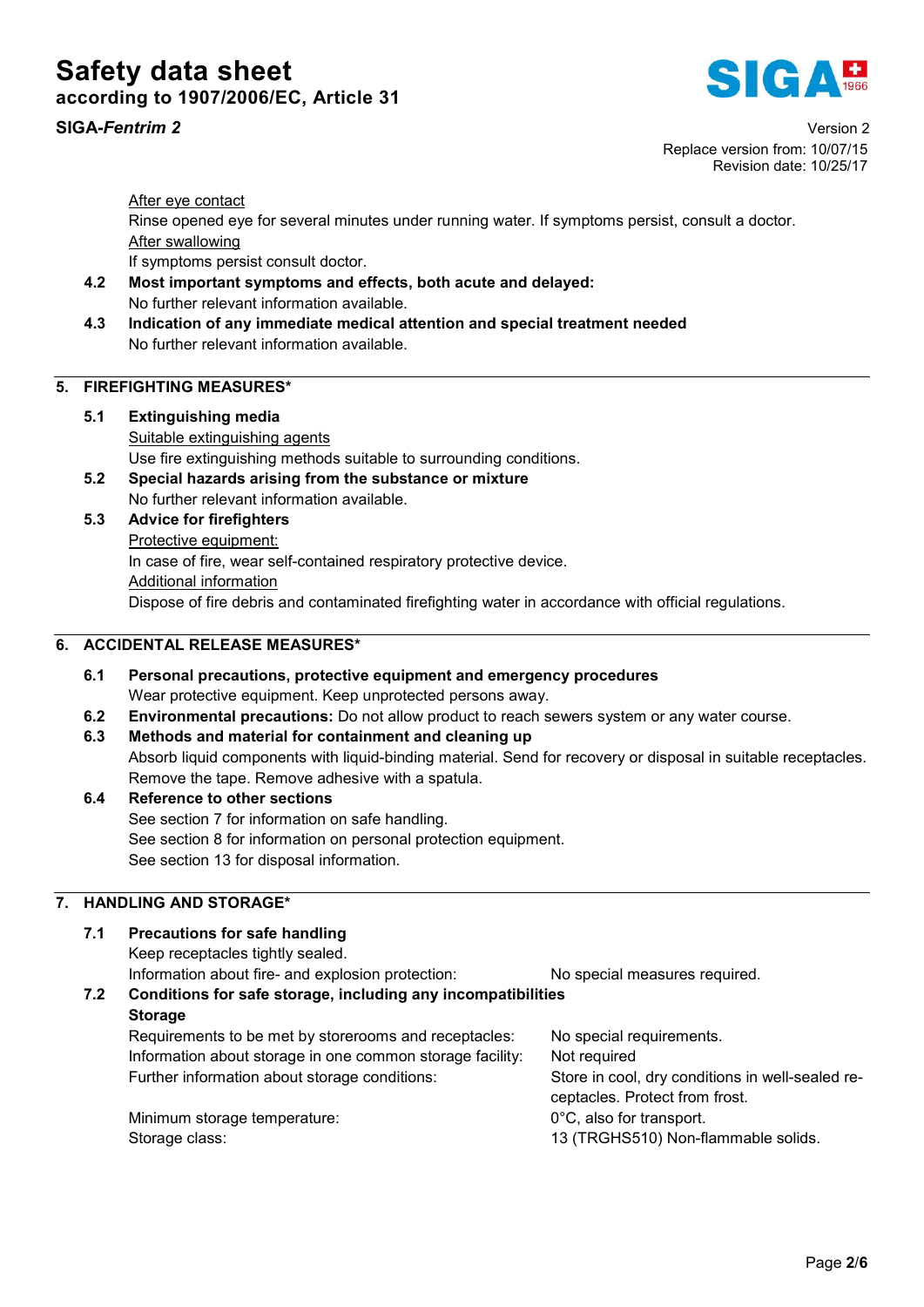# Safety data sheet according to 1907/2006/EC, Article 31





## 7.3 Specific end use(s)

No further relevant information available.

## 8. EXPOSURE CONTROLS/PERSONAL PROTECTION\*

Additional information about design of technical facilities: Use appropriate local exhaust ventilation.

## 8.1 Control parameters

## Ingredients with limit values require monitoring at the workplace

The product does not contain any relevant quantities of materials with critical values that have to be monitored at the workplace.

Additional information

The lists valid during the making were used as basis.

## 8.2 Exposure controls

Personal protective equipment:

General protective and hygienic measures:

Wash hands before breaks and at the end of work. Do not eat or drink while working. The usual precautionary measures are to be adhered to when handling chemicals. Avoid contact with the skin.

Respiratory protection: Ensure good ventilation. Wherever possible, local aspiration or good ventilation should be used.

## Protection of hands: Rubber gloves.

The glove material has to be impermeable and resistant to the product/ the substance/ the preparation. Due to missing tests no recommendation to the glove material can be given for the product/ the preparation/ the chemical mixture. Selection of the glove material on consideration of the penetration times, rates of diffusion and the degradation

#### *Material of gloves*

The selection of the suitable gloves does not only depend on the material, but also on further marks of quality and varies from manufacturer to manufacturer. As the product is a preparation of several substances, the resistance of the glove material cannot be calculated in advance and has therefore to be checked prior to the application.

*Penetration time of glove material*

The exact break through time has to be found out by the manufacturer of the protective gloves and has to be observed.

Eye protection: Not required. Body protection: Protective work clothing.

## 9. PHYSICAL AND CHEMICAL PROPERTIES\*

## 9.1 Infromation on basic physical and chemical properties General Information

| <b>Appearance</b>       |                 |  |
|-------------------------|-----------------|--|
| Form:                   | Solid           |  |
| Colour:                 | <b>Black</b>    |  |
| Odour:                  | Characteristic  |  |
| <b>Odour threshold:</b> | Not determined. |  |
| pH-value:               | Not applicable. |  |
|                         |                 |  |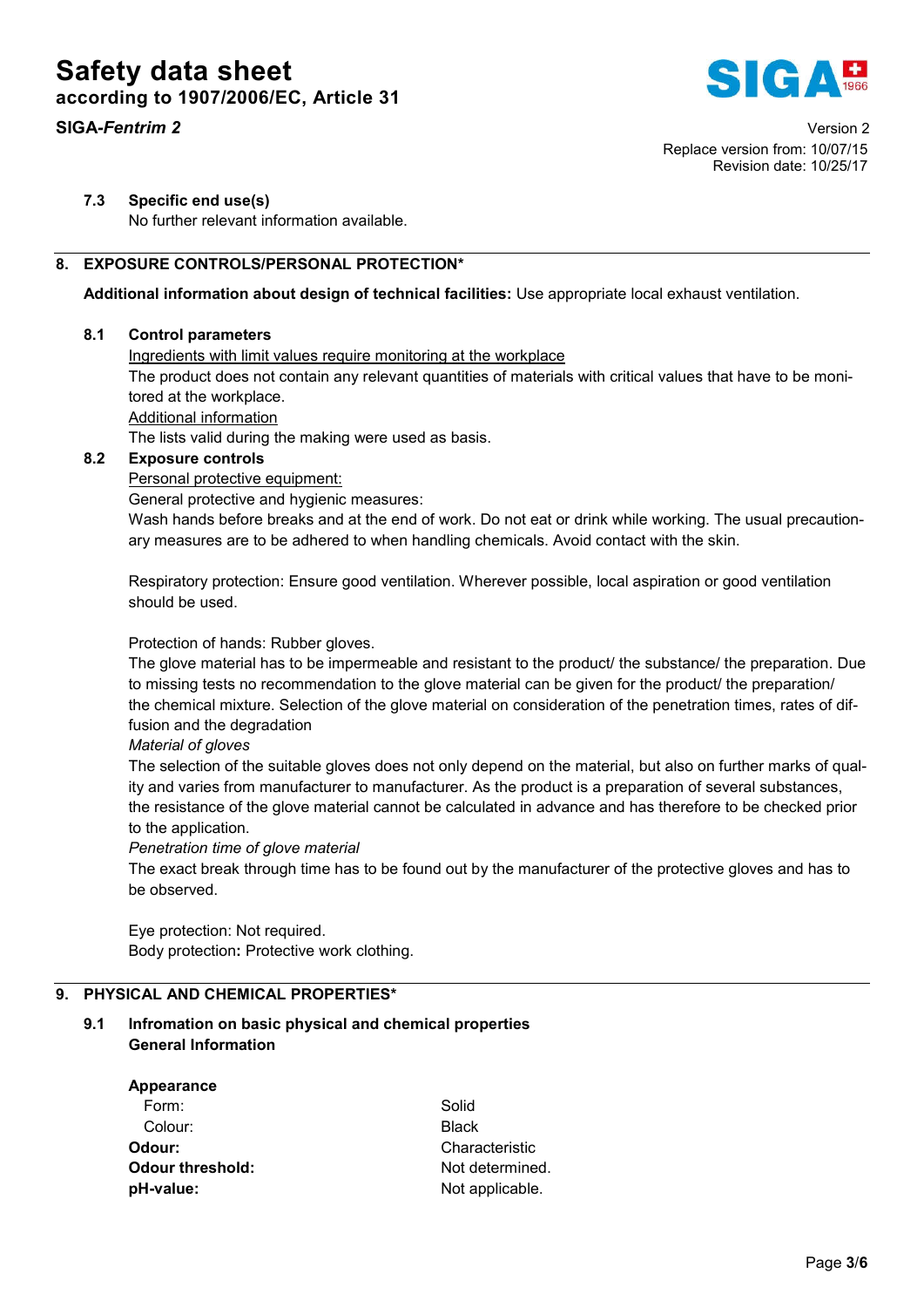# Safety data sheet according to 1907/2006/EC, Article 31



SIGA*-Fentrim 2* Version 2 Replace version from: 10/07/15 Revision date: 10/25/17

| <b>Change in condition</b>               |                                               |
|------------------------------------------|-----------------------------------------------|
| Melting point/freezing point:            | Undetermined.                                 |
| Initial boiling point and boiling range: | Undetermined.                                 |
| Flash point:                             | Not applicable.                               |
| Flammability (solid, gas):               | Not determined.                               |
| Ignition temperature                     |                                               |
| Decompositon temperature:                | Not determined.                               |
| Auto-ignition temperature:               | Product is not selfigniting.                  |
| <b>Explosive properties:</b>             | Product does not present an explosion hazard. |
| <b>Explosion limits</b>                  |                                               |
| Lower:                                   | Not determined.                               |
| Upper:                                   | Not determined.                               |
| Vapour pressure:                         | Not applicable.                               |
| Density:                                 | Not determined.                               |
| <b>Relative density:</b>                 | Not determined.                               |
| Vapour density:                          | Not applicable.                               |
| <b>Evaporation rate:</b>                 | Not applicable.                               |
|                                          |                                               |
| Solubility in/Miscibility with           |                                               |
| water:                                   | Insoluble.                                    |
| Partition coefficient: n-Octanol/Wasser: | Not determined.                               |
| <b>Viscosity</b>                         |                                               |
| Dynamic:                                 | Not applicable.                               |
| Kinematic:                               | Not applicable.                               |
| Solvent content                          |                                               |

- Organic solvents: 0,0 % VOC (EU): 0,00 %
- 9.2 Other information: No further relevant information available.

## 10. STABILITY AND REACTIVITY\*

10.1 Reactivity: No further relevant information available.

## 10.2 Chemical stability

Thermal decomposition/conditions to be avoided:

No decomposition if used according to specifications.

- 10.3 Possibility of hazardous reactions: No dangerous reactions known.
- 10.4 Conditions to avoid: No further relevant information available
- 10.5 Incompatible materials: No further relevant information available.
- 10.6 Hazardous decomposition products: No dangerous decomposition products known.

## 11. TOXICOLOGICAL INFORMATION\*

## 11.1 Informaiton on toxicological effects

## Acute toxicity

Based on available data, the classification criteria are not met.

## LD/LC50 values relevant for classification

150413-26-6, Polyethylene glycol mono-isotridecylether sulfat, sodium salt

LC50 oral >2000 mg/kg (rat)

## Primary irritant effect

Skin corrosion/irritation: Based on available data, the classification criteria are not met. Serious eye damage/irritation: Based on available data, the classification criteria are not met. Respiratory or skin sensitiation: Based on available data, the classification criteria are not met.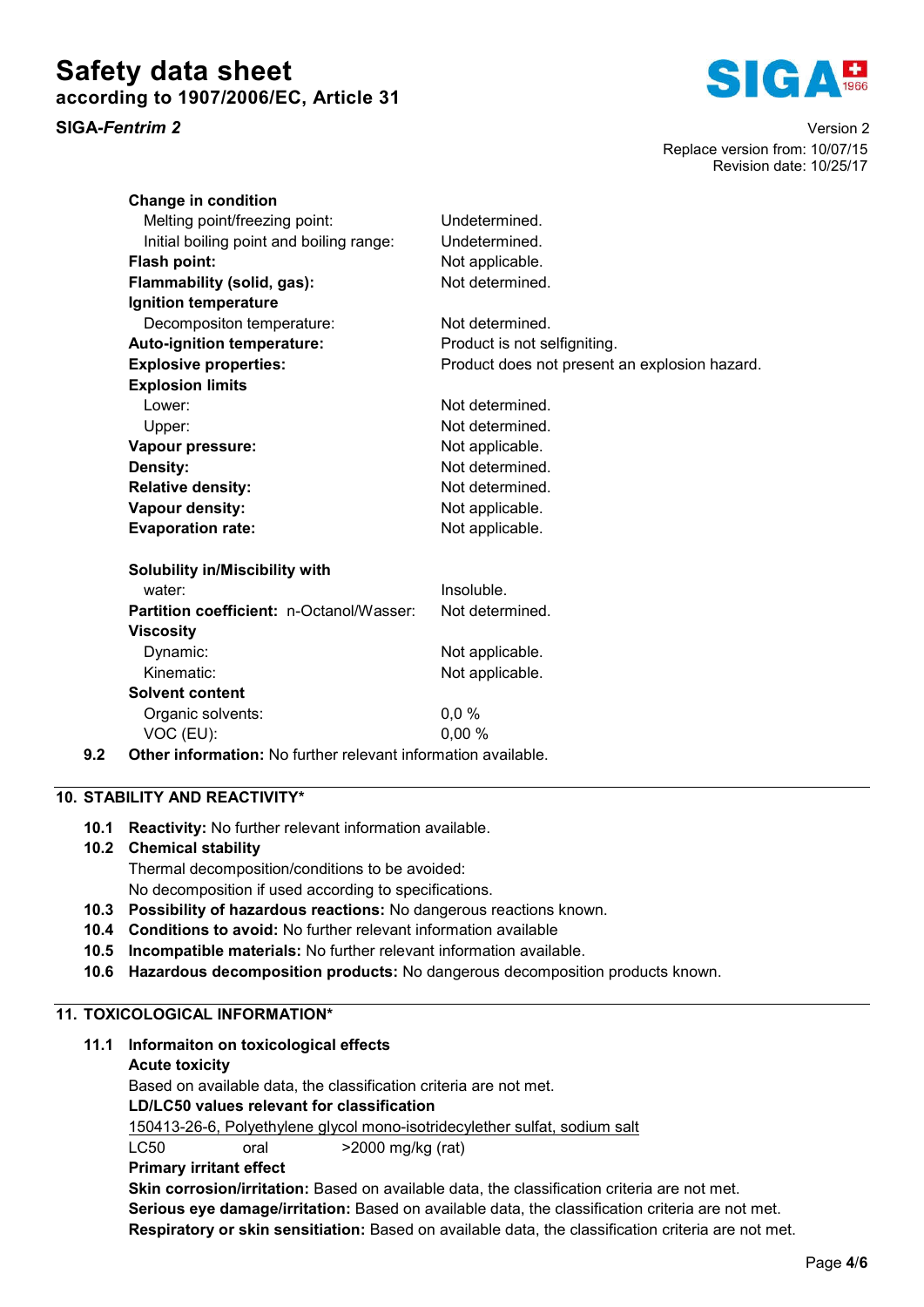

SIGA*-Fentrim 2* Version 2 Replace version from: 10/07/15 Revision date: 10/25/17

CMR effects (carcinogenity, mutagenicity and toxicity for reproduction) Germ cell mutagenicity: Based on available data, the classification criteria are not met. Carcinogenicity: Based on available data, the classification criteria are not met. Reproductive toxicity: Based on available data, the classification criteria are not met.

STOT-single exposure: Based on available data, the classification criteria are not met. STOT-repeated exposure: Based on available data, the classification criteria are not met. Aspiration hazard: Based on available data, the classification criteria are not met.

## 12. ECOLOGICAL INFORMATION\*

## 12.1 Toxicity

- Aquatic toxicity: No further relevant information available. 150413-26-6, Polyethylene glycol mono-isotridecylether sulfat, sodium salt LC50 (96h) > 100 mg/l (Oncorhynchus mykiss)
- 12.2 Persistence and degradability: Not easily biodegradable.
- 12.3 Bioaccumulative potential: No further relevant information available.
- 12.4 Mobility in soil: No further relevant information available. Additional ecological information

General notes: Not known to be hazardous to water.

- 12.5 Results of PBT and vPvB assessment PBT: Not applicable. vPvB: Not applicable.
- 12.6 Other adverse effects: No further relevant information available.

## 13. DISPOSAL CONSIDERATIONS\*

## 13.1 Waste treatment methods

Recommendation: Smaller quantities can be disposed of with household waste.

European waste catalogue

20 01 28: paint, inks, adhesives and resins other than those mentioned in 20 01 27

## Uncleaned packaging

Recommendation: Disposal must be made according to official regulations.

## 14. TRANSPORT INFORMATION\*

| 14.1 | <b>UN-Number</b>                           |                 |
|------|--------------------------------------------|-----------------|
|      | ADR, ADN, IMDG, IATA                       | Void            |
|      | 14.2 UN proper shipping name               |                 |
|      | ADR, ADN, IMDG, IATA                       | Void            |
|      | 14.3 Transport hazard class(es)            |                 |
|      | ADR, ADN, IMDG, IATA                       |                 |
|      | Class                                      | Void            |
|      | 14.4 Packing group                         |                 |
|      | ADR, IMDG, IATA                            | Void            |
| 14.5 | <b>Environmental hazards:</b>              | Not applicable. |
| 14.6 | Special precautions for user:              | Not applicable. |
| 14.7 | Transport in bulk according to Annex II of |                 |
|      | <b>Marpol and the IBC Code</b>             | Not applicable. |
|      | UN "Model Regulation":                     | Void            |
|      |                                            |                 |